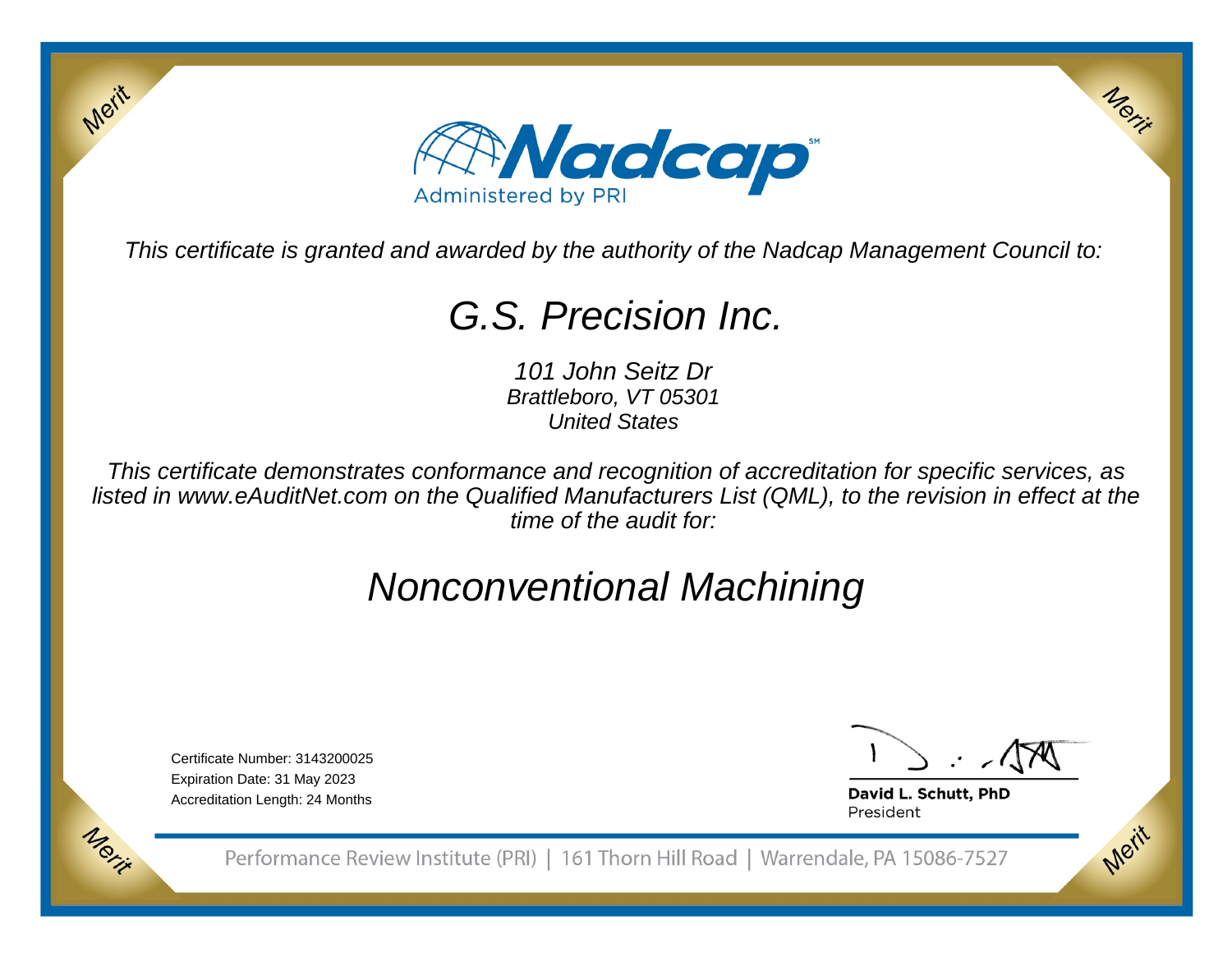

### **SCOPE OF ACCREDITATION**

#### **Nonconventional Machining**

#### **G.S. Precision Inc.** 101 John Seitz Dr Brattleboro, VT 05301

This certificate expiration is updated based on periodic audits. The current expiration date and scope of accreditation are listed at: www.eAuditNet.com - Online QML (Qualified Manufacturer Listing).

In recognition of the successful completion of the PRI evaluation process, accreditation is granted to this facility to perform the following:

## **AC7116 Rev C - Nadcap Audit Criteria for Nonconventional Machining (ECM, ECG, EDM, LBM LPM, SEG)(to be used on audits on/after 13 Aug 2017)**

**AC7116/3 Rev C - Nadcap Audit Criteria for Electrical Discharge Machining (EDM) (to be used on audits on/after 3 December 2017)**

Fast Hole Sinker Wire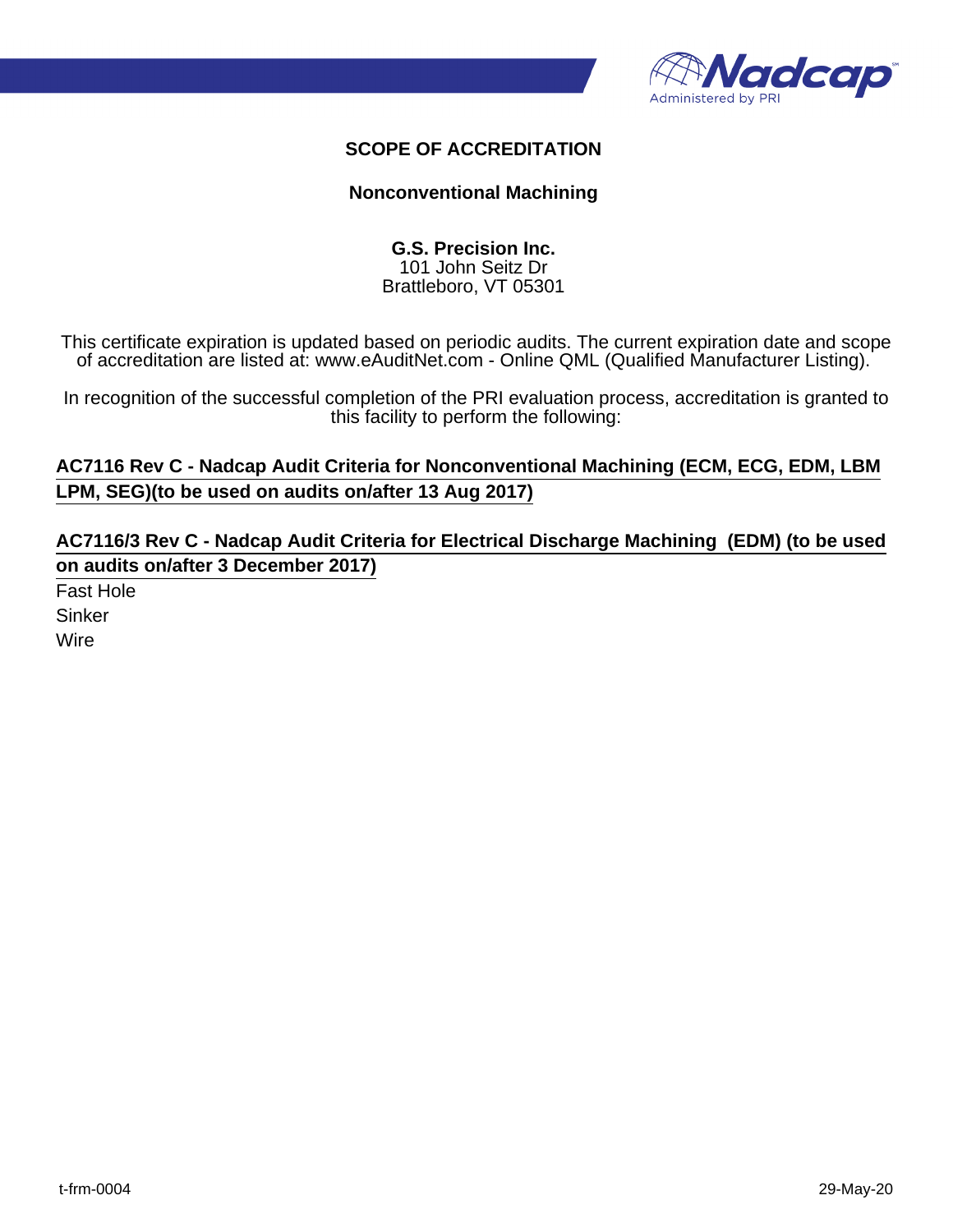

This certificate is granted and awarded by the authority of the Nadcap Management Council to:

# G.S. Precision, Keene Division

18 Bradco Street Keene, NH 03431United States

This certificate demonstrates conformance and recognition of accreditation for specific services, as listed in www.eAuditNet.com on the Qualified Manufacturers List (QML), to the revision in effect at thetime of the audit for:

## Nonconventional Machining

Certificate Number: 12627200026Expiration Date: 31 May 2023Accreditation Length: 24 Months

Merit

Morie

Merit

Merit

David L. Schutt, PhD President

Performance Review Institute (PRI) | 161 Thorn Hill Road | Warrendale, PA 15086-7527